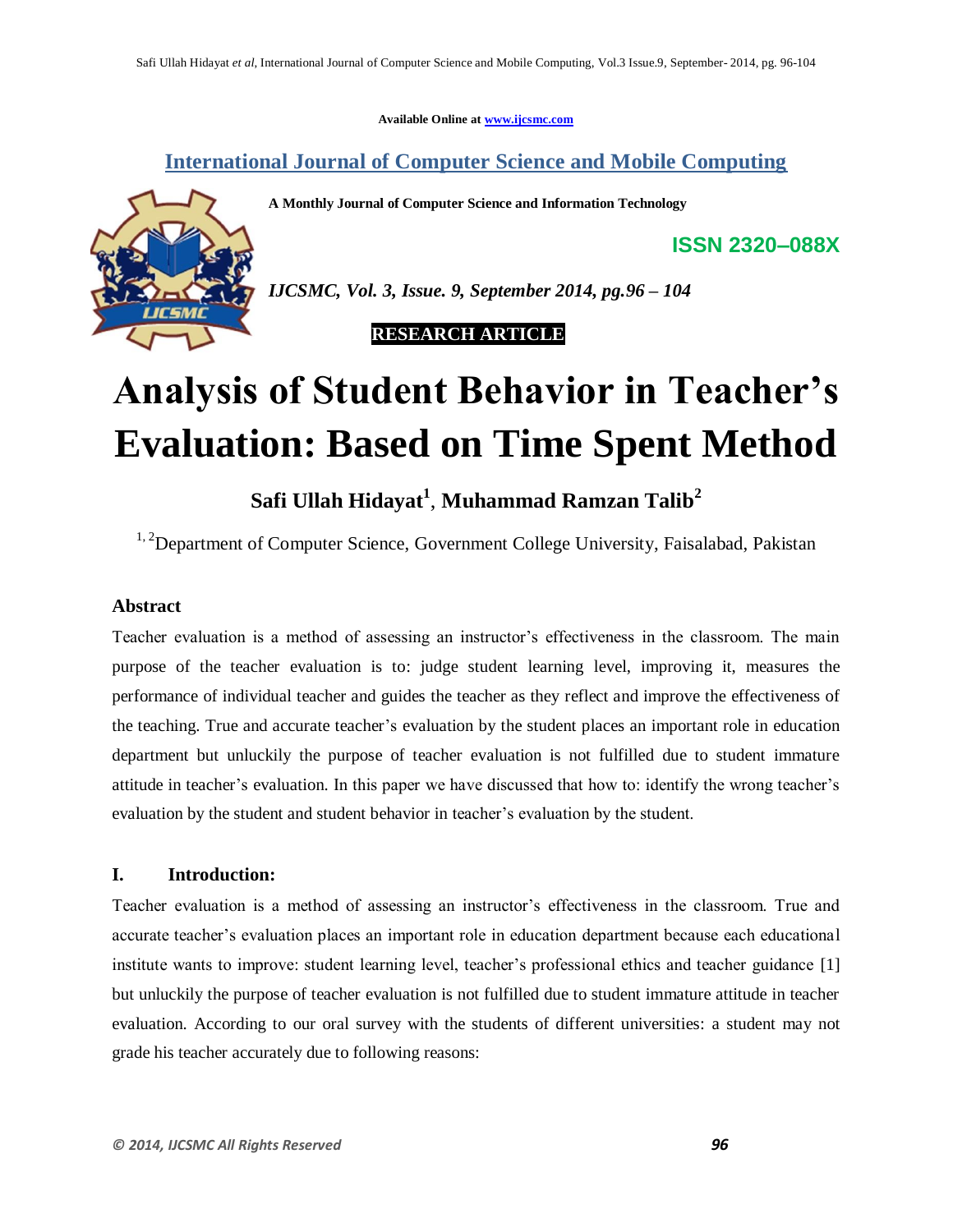- 1. It is natural fact that we personally like or dislike anybody but when we are talking about professional teaching ethics then student's personal liking and disliking may create some degree of bias because of teacher's age, gender, ethnic/economic background and social relations.
- 2. A student wants to submit his/her teacher's evaluation performa without consuming required time because he/she may be in hurry
- 3. A student may confuse from similar nature questions and may check a grade that is totally different from his point of view.
- 4. Student may not be interested in teacher's evaluation if he/she thinks: it is formality.

There may be four different possibilities to fill the teacher evaluation performa by the student:

- a) Teacher is good and has very good teaching skills and student grade him/her excellent.
- b) Teacher is not good as he/she may: have lake of confidence, be a new teacher or have not good teaching skills. And student does not grade him/her: excellent or as an average teacher.
- c) Teacher is good in his/her professional skills but student grade him/her as poor skills.
- d) The evaluating teacher has not proper teaching skills but student grades him/her as excellent grade.

## **II. Methodology:**

In this paper we have supposed a web based teacher's evaluation system where each question of teacher's evaluation performa: has time quantum and student has five options:  $A -$ Strongly Agree,  $B -$ Agree,  $C -$ Uncertain (Considering as space option),  $D -$  Disagree and  $E -$  Strongly Disagree to grade his /her teacher. Similarly Teacher's Evaluation performa has time quantum which is "over all time" quantum of all questions of the performa.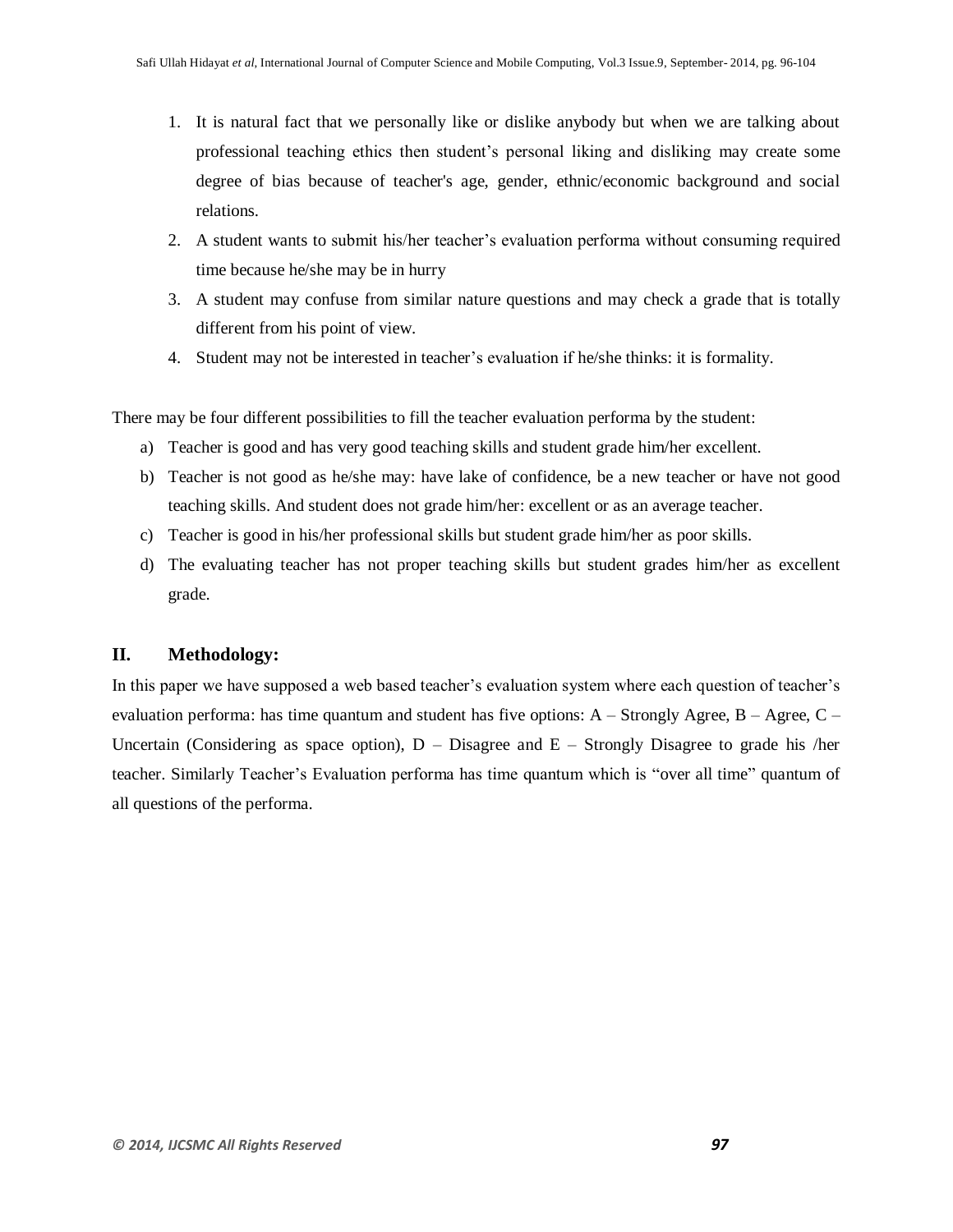| <b>Teacher Evaluation System (TES)</b>                         |
|----------------------------------------------------------------|
| <b>Teacher Evaluation Performa</b>                             |
| PROGRESS (1/4)                                                 |
| 2. The Instructor demonstrates knowledge of the subject.       |
| <b>Strongly Agree</b>                                          |
| Agree                                                          |
| Uncertain                                                      |
| <b>Disagree</b>                                                |
| <b>Strongly Disagree</b>                                       |
|                                                                |
| <b><backward< b=""><br/><b>FORWARD &gt;</b></backward<></b>    |
| © 2014 Copyright -(SAFI ULLAH HIDAYAT) TeacherEvaluationSystem |

#### **Figure 1.1:** Teacher Evaluation Performa

The purposed system generates three types of outputs: Student Generated Evaluation Copy, System Generated Evaluation Copy and shows the behavior of the student.

#### **Student Generated Evaluation Copy:**

It is a copy of performa which is filled by the student.

#### **System Generated Evaluation Copy:**

It is a copy of performa that is generated by the system after analyzing the each question of student generated copy. The efficiency of the student in each question is calculated by the using the simple percentage formula:

((Spent Time by the student on each question/ Assigned Time for the question)\*100).

Now when student select his/her asked question's option then system analyzes time quantum of that particular question and on the bases of results from the given above formula system selects an option on system generated copy which may or may be different from student selected option.

Now let for the sake of discussion admin (Manager of Teacher's Evaluation) had set minimum 5 seconds to answer the question then student's selection method creates four cases:

#### **Case 1:**

Student consumes more than 80% of time then system will also select student selected option as there are good chances that student has answered the question after understanding the statement. Well in this case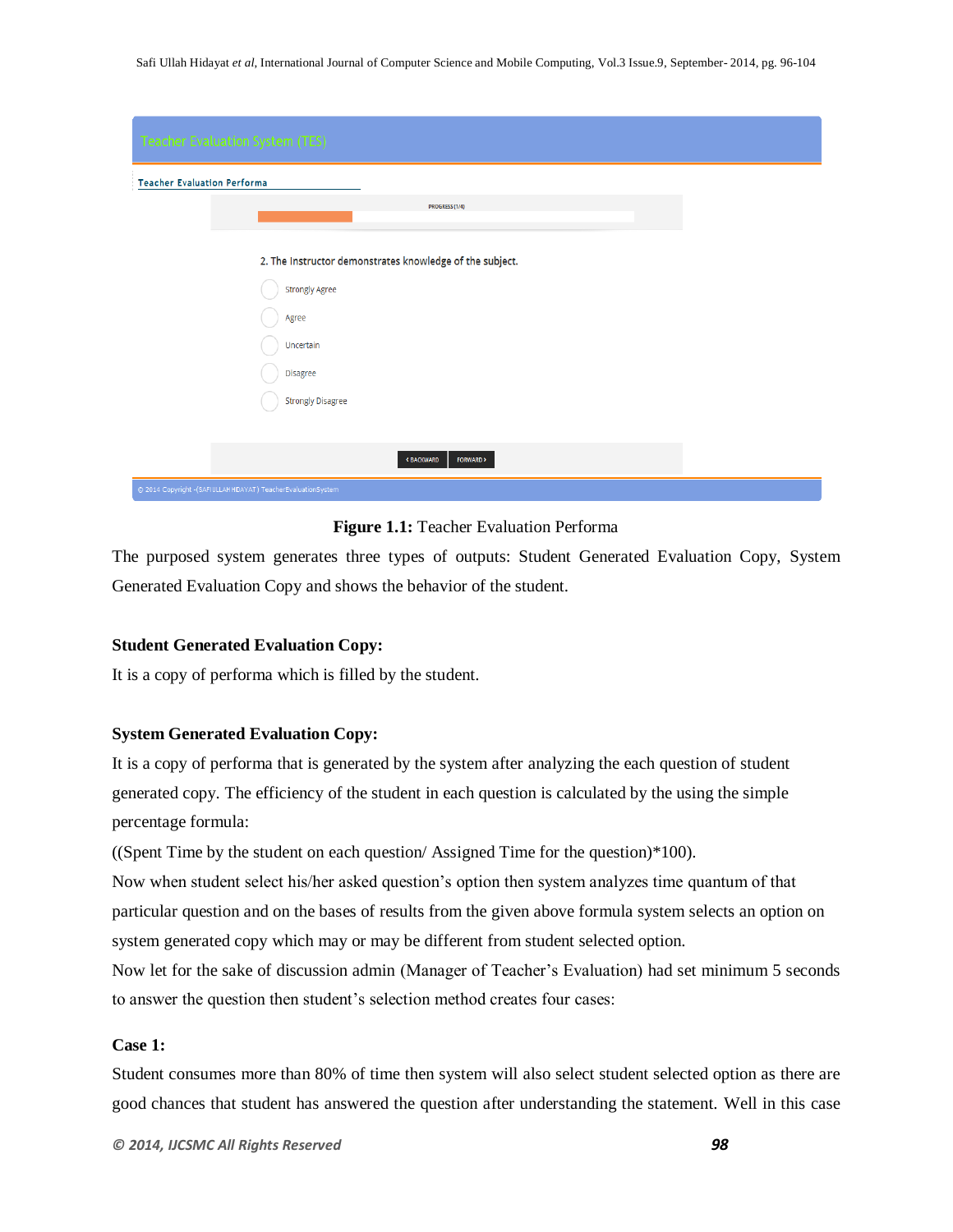the problem is: what will happen if student consumes more than 100% of time? Suppose admin had set 3 seconds for a question but student consumes 5 seconds for that question which is 166.7% of assigned time in this case system will select student selected option and will consider that student has consume 100% time because for predicting student performance in teacher's evaluation the sum of all question's percentage is calculated and more than 100% of time may generate lot of difference in calculations.

#### **Case 2:**

Student consumes less than 80% of time but more than 60% of time then system will select one option behind from student selected option. Let in case-2 student has selected option A then system will select option B or if student has selected option E then system will select option D because of space attraction. Now question is if student has selected option C then which option will be selected by the system as we are considering option C as a space option? Well in this case system will also select option C because of space attraction: as in case-2 we are considering minimum 60% of time mean majority of time is in the interested side of space so instead of discarding we select option C as there are little chances that student has answer the question after understanding statement.

#### **Case 3:**

If student uses less than 60% but more than 40% of time then system will select space option or will not select any option of that particular question because there are rare chances that student has answer the question after understanding the statement.

In this situation there are two further cases:

**Case 3.1:** if student has selected option A or E then system will select option C.

**Case 3.2:** student has selected option B or D then system will analyze time quantum further deeply: if student has consumed more than 50% of time then system will select option C because the majority of time is in the student interested area or if student has used less than 50% of time then system will not select any option.

#### **Case 4:**

If student consume less than 40 percent of time then system will not select any option because it is not possible to understand the statement in this time limit.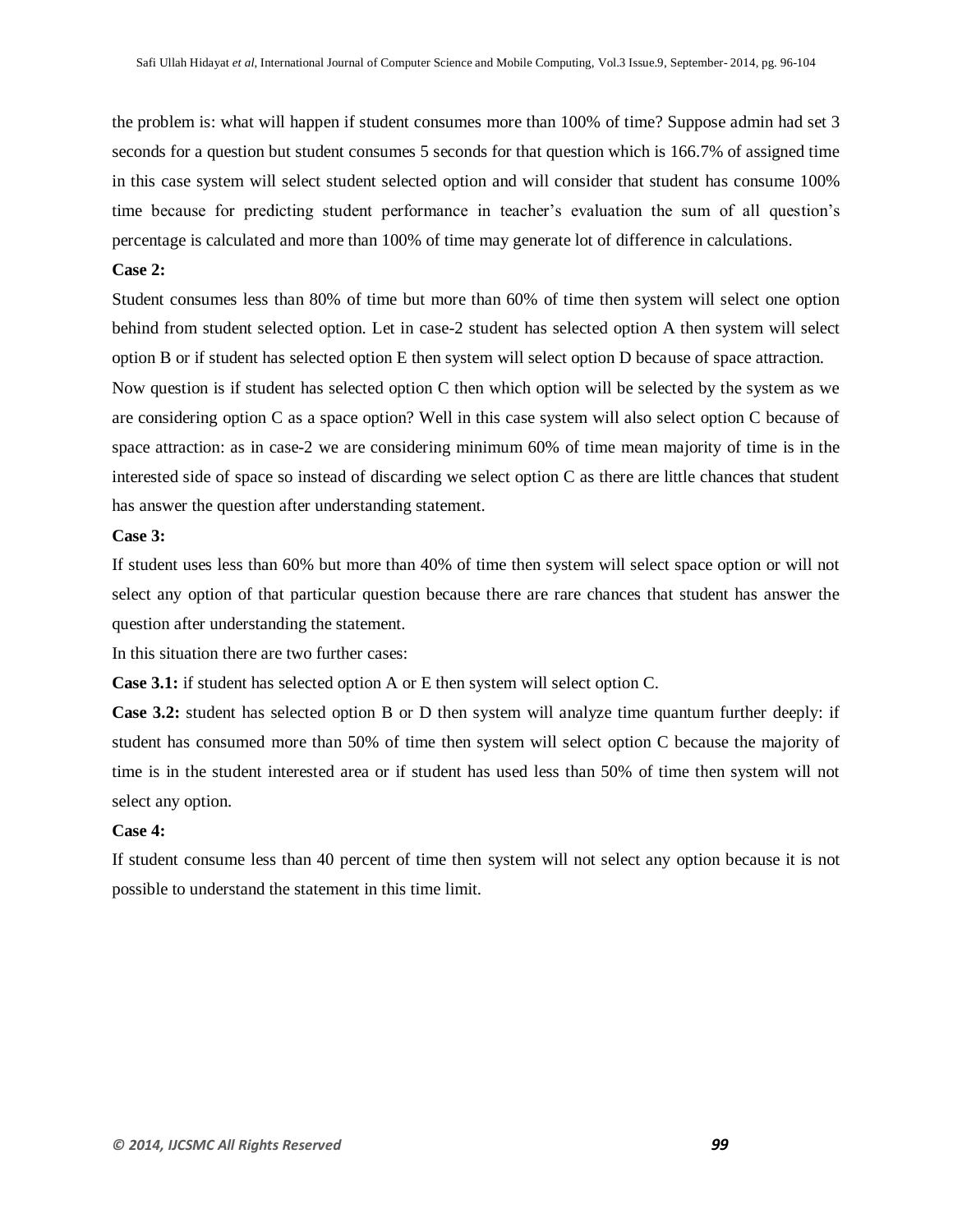## **III. Results and Discussions:**

## **Student Is Responsible:**

A student is called responsible if:

- He/she consumes his/her whole "over-all-time" Quantum.
- System generated copy is as it is student generated copy.

|                                                                 | Department > View Student Behavior > Data Mining > 01 |                               |
|-----------------------------------------------------------------|-------------------------------------------------------|-------------------------------|
| <b>Result: Student is Resposible</b><br>View Student Behavior > |                                                       |                               |
|                                                                 | <b>Student Generated Copy</b>                         | <b>System Generated Copy</b>  |
|                                                                 | c.<br>D E<br>A<br>в.                                  | A B C<br>D E                  |
| Question: 1                                                     |                                                       | Question: 1                   |
| Question: 2                                                     | $\bullet$ 00                                          | $\omega$<br>Question: 2<br>00 |
| Question: 3                                                     | Ø<br>UOC)                                             | Question: 3<br>OOOO           |
| Question: 4                                                     | $\bullet$ 000                                         | Question: 4<br>0000           |
| Question: 5                                                     | Ø                                                     | 000<br>Question: 5            |
| Question: 6                                                     |                                                       | Question: 6<br>JOO            |
| Question: 7                                                     | DOOO                                                  | Question: 7<br>J000           |
| Question: 8                                                     | JOOO                                                  | <b>Question: 8</b><br>JOOO    |
| Question: 9                                                     | UOO<br>M                                              | Question: 9<br>$\bullet$ COO  |
| Question: 10                                                    | $\mathbf{v}$                                          | Question: 10<br>$\omega$      |
| Question: 11                                                    | $\mathbf{v}$<br>000                                   | Question: 11<br>V             |
| Question: 12                                                    | 000                                                   | Question: 12<br>$\bullet$ 00  |
| Question: 13                                                    | DO ( )                                                | Question: 13                  |
| Question: 14                                                    | $\cup$ $\cup$ $\cup$                                  | Question: 14<br>$\bullet$ ( ) |

**Figure 1.2:** Responsible Student.

)<br>|} 2014 Copyright -(SAFIULLAH HDAYAT) TeacherEvaluationSystem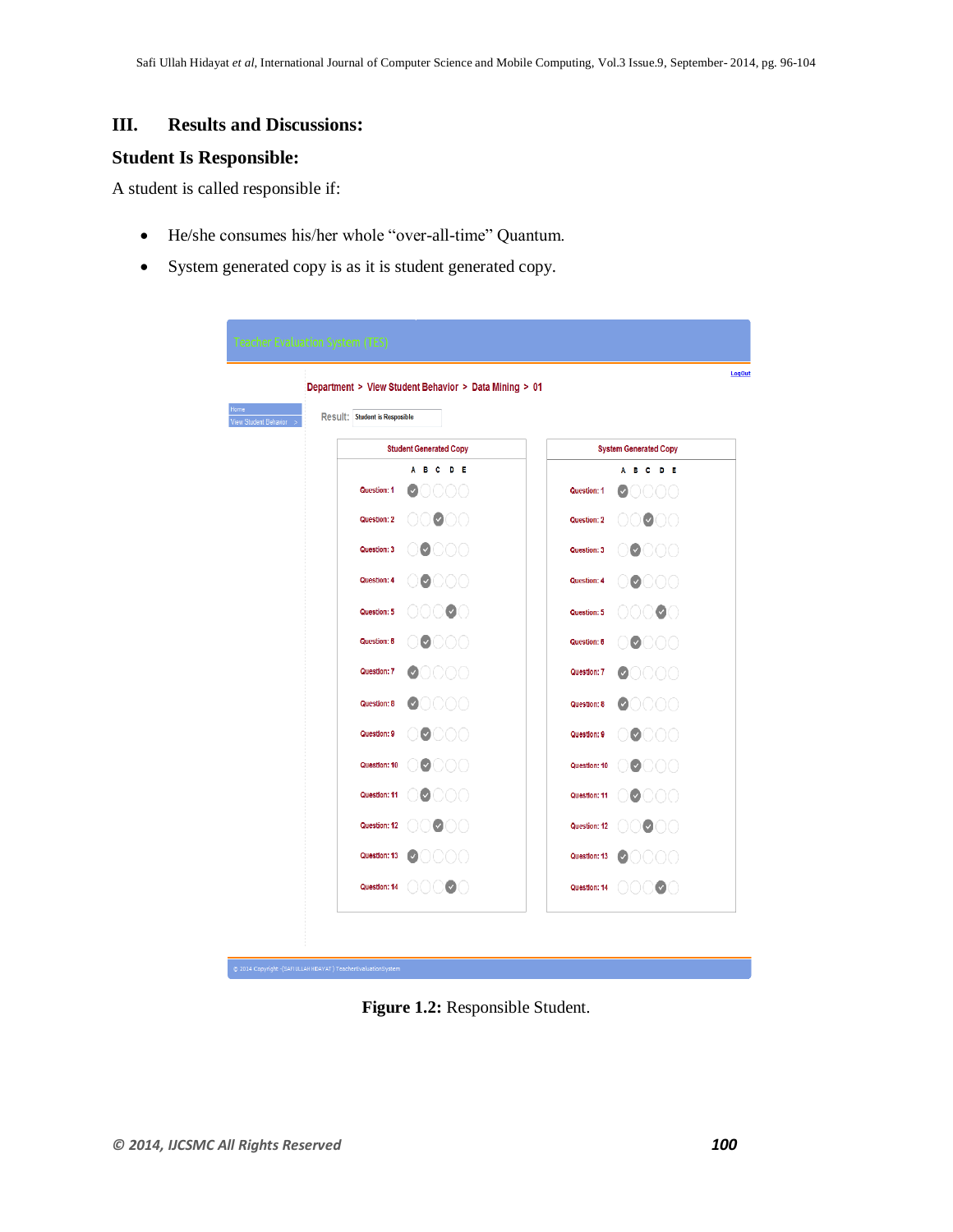## **Student Is Fair:**

A student is fair in Teacher's evaluation if:

- He/she uses full "over-all-time" Quantum.
- Difference between system generated evaluation copy and student generated evaluation copy is not more than 10% but less than 15 %.

|                         | Department > View Student Behavior > Data Mining > 07 |                               |                                         |
|-------------------------|-------------------------------------------------------|-------------------------------|-----------------------------------------|
| Result: Student is Fair |                                                       |                               |                                         |
|                         | <b>Student Generated Copy</b>                         | <b>Student Generated Copy</b> |                                         |
| Question: 1             | A B C<br>D E<br>$\checkmark$<br>$(+)$ ( $+)$ ( $+)$   | Question: 1                   | A B C<br>D E<br>$\checkmark$<br>$($ ) ( |
| Question: 2             | $\bullet$ $\circ$ $\circ$                             | Question: 2                   | $\bullet$ $\circ$ $\circ$               |
| Question: 3             | $\sim$<br>ooo                                         | Question: 3                   | $\bullet$ OOO                           |
| Question: 4             | OOOO                                                  | Question: 4                   | OOOO                                    |
| Question: 5             | $\bullet$ oooo                                        | Question: 5                   | $\bullet$ 0000                          |
| Question: 6             | $\bullet$ 000                                         | Question: 6                   | $\bullet$ 000                           |
| Question: 7             | DOOO                                                  | Question: 7                   | 0000                                    |
| Question: 8             | OOOOO                                                 | Question: 8                   | $\bullet$ $\circ$                       |
| Question: 9             | DO®OO                                                 | Question: 9                   | $\circlearrowright$ $\circlearrowright$ |
| Question: 10            | つ○○                                                   | Question: 10                  | $\circ\bullet\circ\circ$                |
| Question: 11            | $\bigcirc$ ( )( )                                     | Question: 11                  | $\bullet$ 00                            |
| Question: 12            |                                                       | Question: 12                  | $\sim$                                  |
| Question: 13            |                                                       | Question: 13                  | 00                                      |
| Question: 14            | $\bullet$ 000                                         | Question: 14                  |                                         |

**Figure 1.3:** Student Is Fair In Evaluation.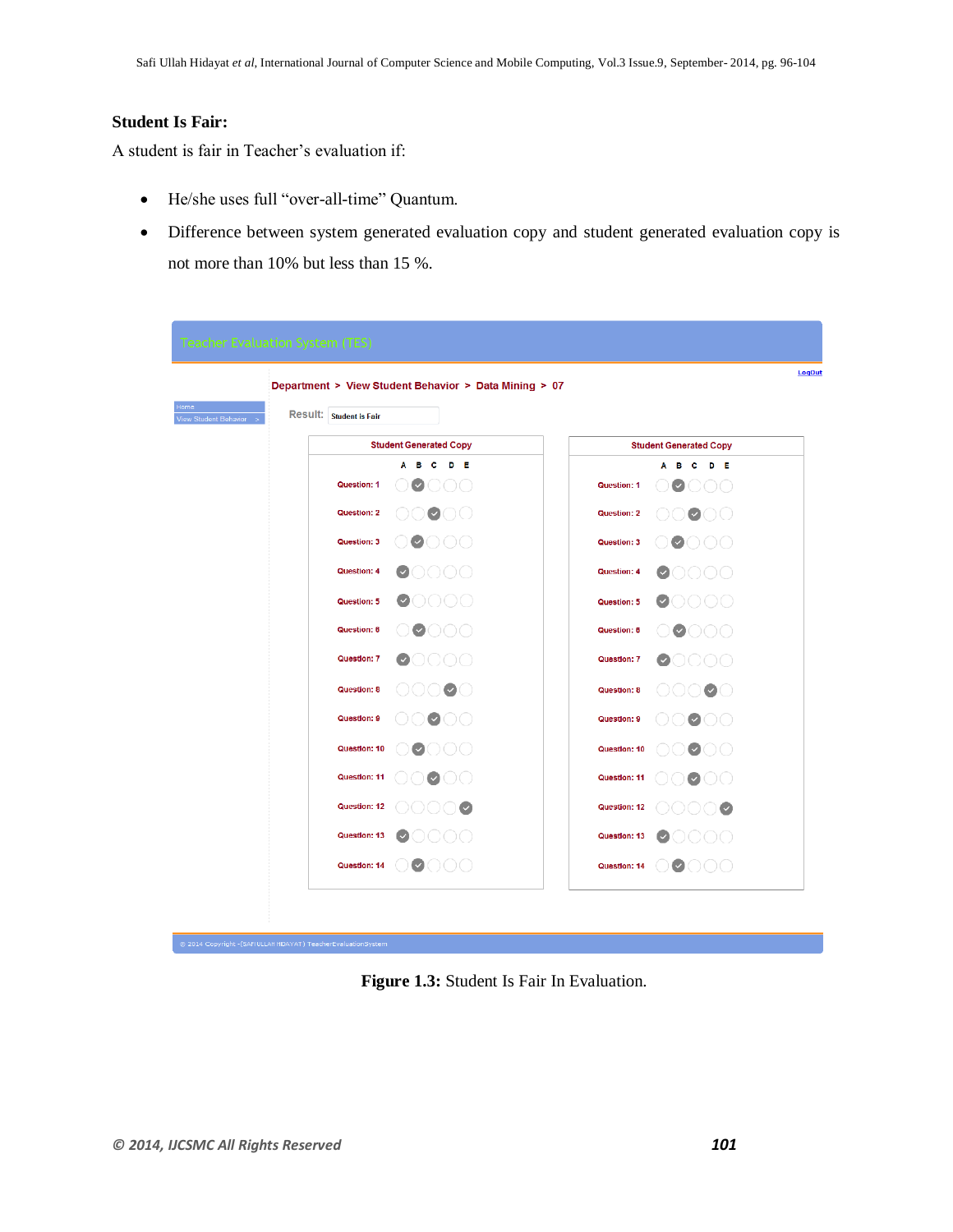## **Student is Confused:**

A student is said to be confused by the system if:

- (s)he consumes more than 65% of "over-all-time" Quantum
- System generated evaluation copy and student generated evaluation copy is 25% to 40% different.

|                                    | Department > View Student Behavior > Data Mining > 05 |              |                                           |
|------------------------------------|-------------------------------------------------------|--------------|-------------------------------------------|
| <b>Result:</b> Student is Confused |                                                       |              |                                           |
|                                    | <b>Student Generated Copy</b>                         |              | <b>System Generated Copy</b>              |
|                                    | A B<br>D E<br>c                                       |              | - c<br>- D - E<br>A<br>в                  |
| Question: 1                        |                                                       | Question: 1  |                                           |
| Question: 2                        | $\bullet$ $\circ$ $\circ$                             | Question: 2  | DØOO                                      |
| Question: 3                        | 000<br>$\sim$                                         | Question: 3  | $\bullet$ COO                             |
| Question: 4                        | $\circ\bullet\circ\circ$                              | Question: 4  | $\circ\circ\bullet\circ\circ$             |
| Question: 5                        | $\bullet$ 00                                          | Question: 5  | 00000                                     |
| Question: 6                        | $\circ\bullet\circ\circ$                              | Question: 6  | 0000                                      |
| Question: 7                        | $\bullet$ 000                                         | Question: 7  | $\bullet$ 000                             |
| <b>Question: 8</b>                 | $\circ\circ\bullet\circ\circ$                         | Question: 8  | $\circlearrowright\circ\bullet\circ\circ$ |
| Question: 9                        | $\bullet$ COO                                         | Question: 9  | 00000                                     |
| Question: 10                       | $\bigcirc\bigcirc\bullet\bigcirc$                     | Question: 10 | DO●OO                                     |
| Question: 11                       | DOOO                                                  | Question: 11 | DØOO                                      |
| Question: 12                       | $\Box$ $\Box$ $\Box$                                  | Question: 12 | 00000                                     |
| Question: 13                       | DO ( )                                                | Question: 13 | $\bullet$ OOO                             |
| Question: 14                       | DOOOO                                                 | Question: 14 | OOOO                                      |

**Figure 1.4:** student is confused in evaluation.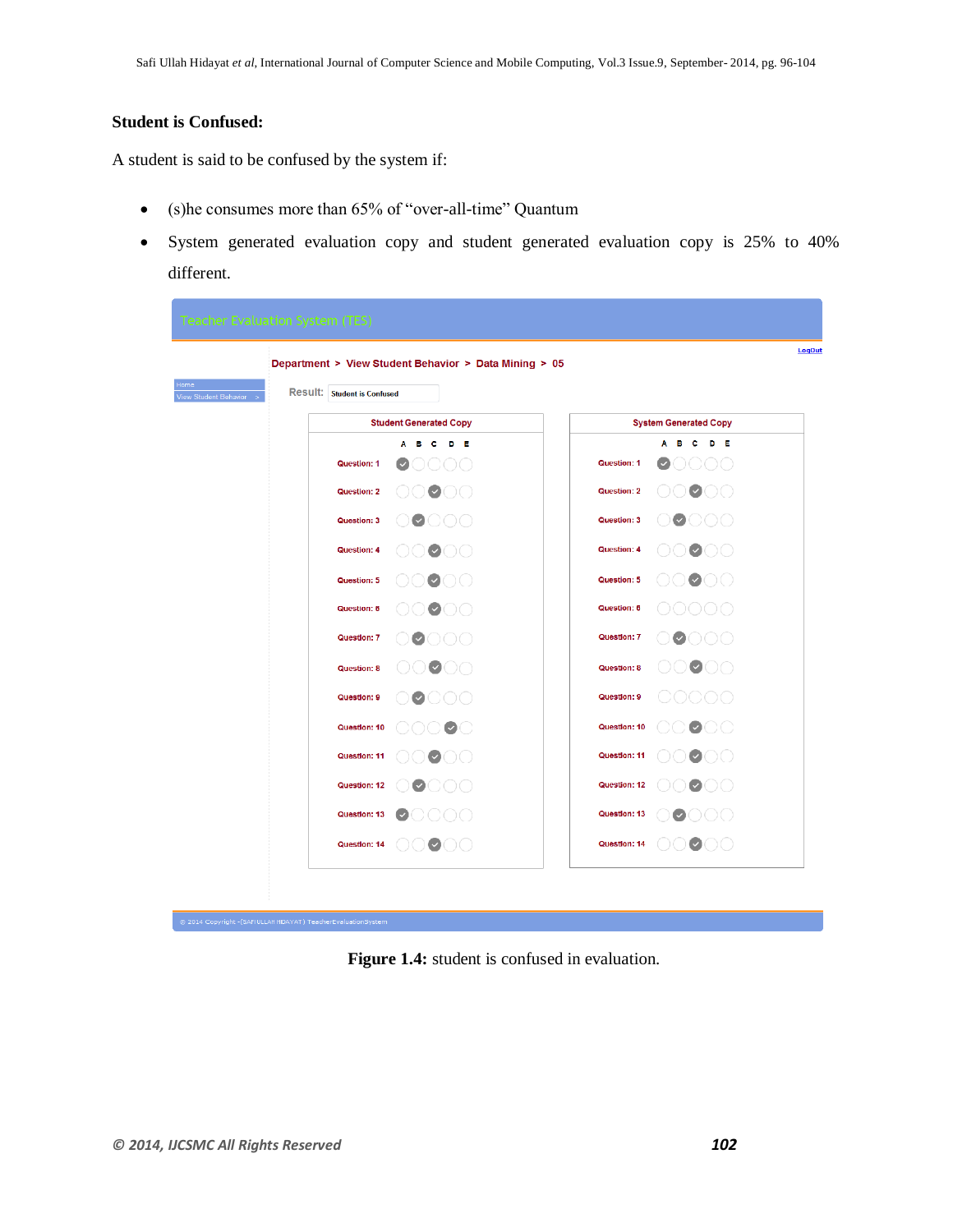#### **Student is in hurry:**

System will mark a student as in hurry if:

- (s)he does not consume his/her "over-all-time" quantum
- More than 75% difference between system generated evaluation copy and student generated evaluation copy.



**Figure 1.5:** Student is in hurry